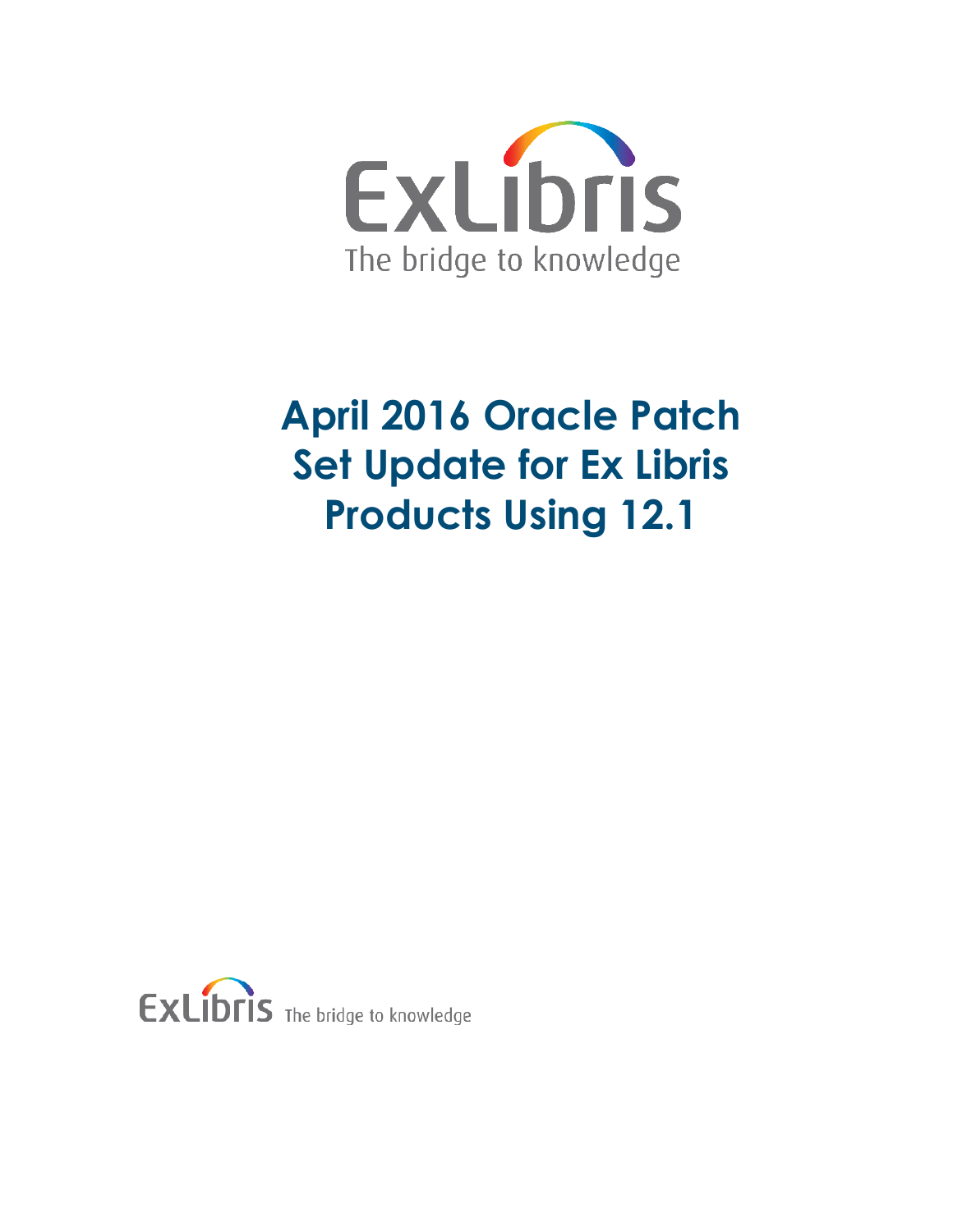#### **CONFIDENTIAL INFORMATION**

The information herein is the property of Ex Libris Ltd. or its affiliates and any misuse or abuse will result in economic loss. DO NOT COPY UNLESS YOU HAVE BEEN GIVEN SPECIFIC WRITTEN AUTHORIZATION FROM EX LIBRIS LTD.

This document is provided for limited and restricted purposes in accordance with a binding contract with Ex Libris Ltd. or an affiliate. The information herein includes trade secrets and is confidential.

#### **DISCLAIMER**

The information in this document will be subject to periodic change and updating. Please confirm that you have the most current documentation. There are no warranties of any kind, express or implied, provided in this documentation, other than those expressly agreed upon in the applicable Ex Libris contract. This information is provided AS IS. Unless otherwise agreed, Ex Libris shall not be liable for any damages for use of this document, including, without limitation, consequential, punitive, indirect or direct damages.

Any references in this document to third-party material (including third-party Web sites) are provided for convenience only and do not in any manner serve as an endorsement of that third-party material or those Web sites. The third-party materials are not part of the materials for this Ex Libris product and Ex Libris has no liability for such materials.

#### **TRADEMARKS**

"Ex Libris," the Ex Libris Bridge to Knowledge , Primo, Aleph, Voyager, SFX, MetaLib, Verde, DigiTool, Rosetta, bX, URM, Alma , and other marks are trademarks or registered trademarks of Ex Libris Ltd. or its affiliates.

The absence of a name or logo in this list does not constitute a waiver of any and all intellectual property rights that Ex Libris Ltd. or its affiliates have established in any of its products, features, or service names or logos.

Trademarks of various third-party products, which may include the following, are referenced in this documentation. Ex Libris does not claim any rights in these trademarks. Use of these marks does not imply endorsement by Ex Libris of these third-party products, or endorsement by these third parties of Ex Libris products.

Oracle is a registered trademark of Oracle Corporation.

UNIX is a registered trademark in the United States and other countries, licensed exclusively through X/Open Company Ltd.

Microsoft, the Microsoft logo, MS, MS-DOS, Microsoft PowerPoint, Visual Basic, Visual C++, Win32,

Microsoft Windows, the Windows logo, Microsoft Notepad, Microsoft Windows Explorer, Microsoft Internet Explorer, and Windows NT are registered trademarks and ActiveX is a trademark of the Microsoft Corporation in the United States and/or other countries.

Unicode and the Unicode logo are registered trademarks of Unicode, Inc.

Google is a registered trademark of Google, Inc.

Copyright Ex Libris Limited, 2016. All rights reserved.

Document released: October 2013

Web address: [http://www.exlibrisgroup.com](http://www.exlibrisgroup.com/)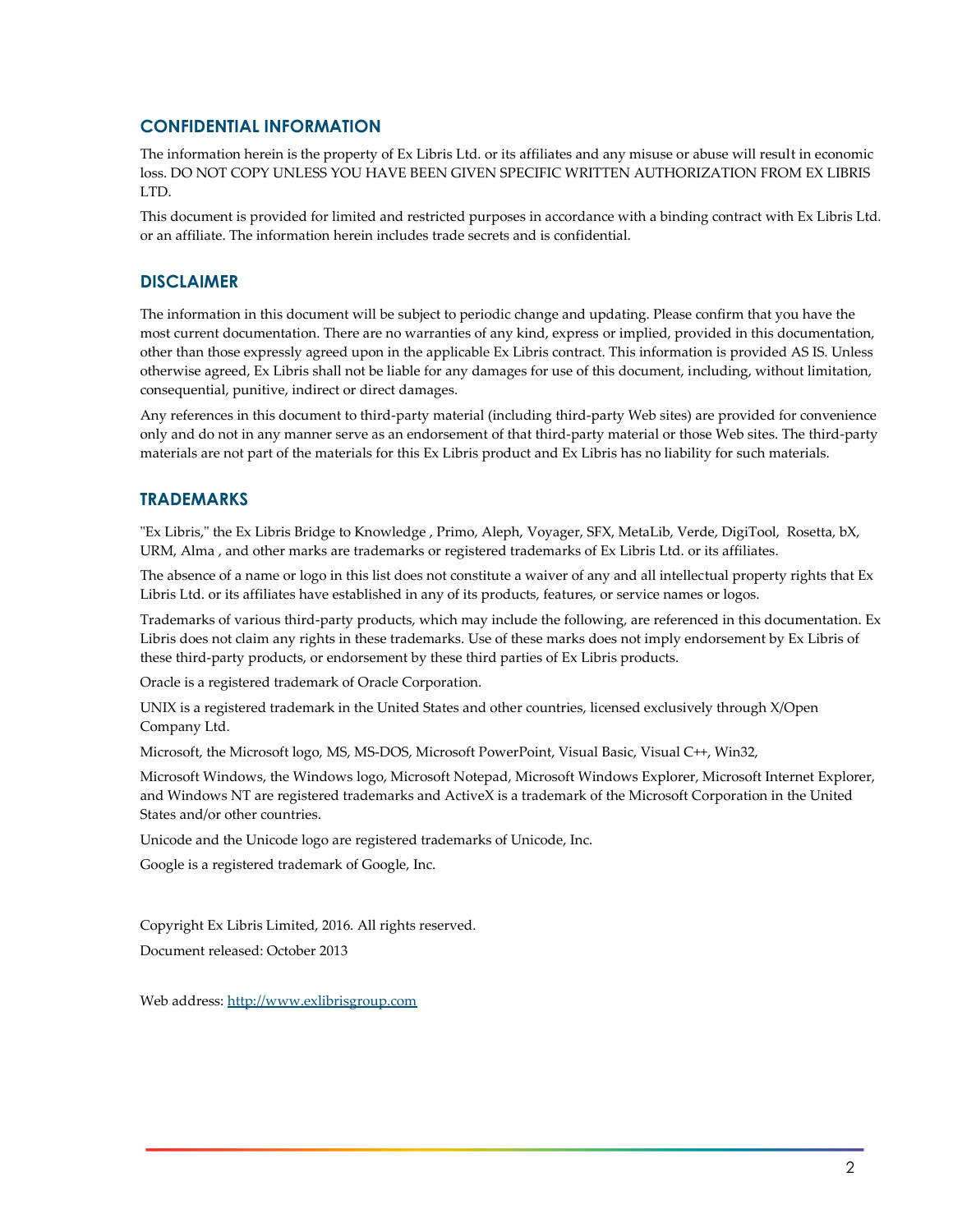## **Table of Contents**

| $\mathbf 1$    | <b>Before You Upgrade</b>                          | 4 |
|----------------|----------------------------------------------------|---|
|                | <b>Upgrade Prerequisites</b>                       | 5 |
|                | Quick Upgrade Package Overview                     | 5 |
|                | Pre-Upgrade Procedure                              | 5 |
| $\overline{2}$ | <b>Upgrading Your Oracle Software and Database</b> | 7 |
|                | <b>Upgrading Oracle Software</b>                   | 7 |
|                | <b>Upgrading Oracle Databases</b>                  | 9 |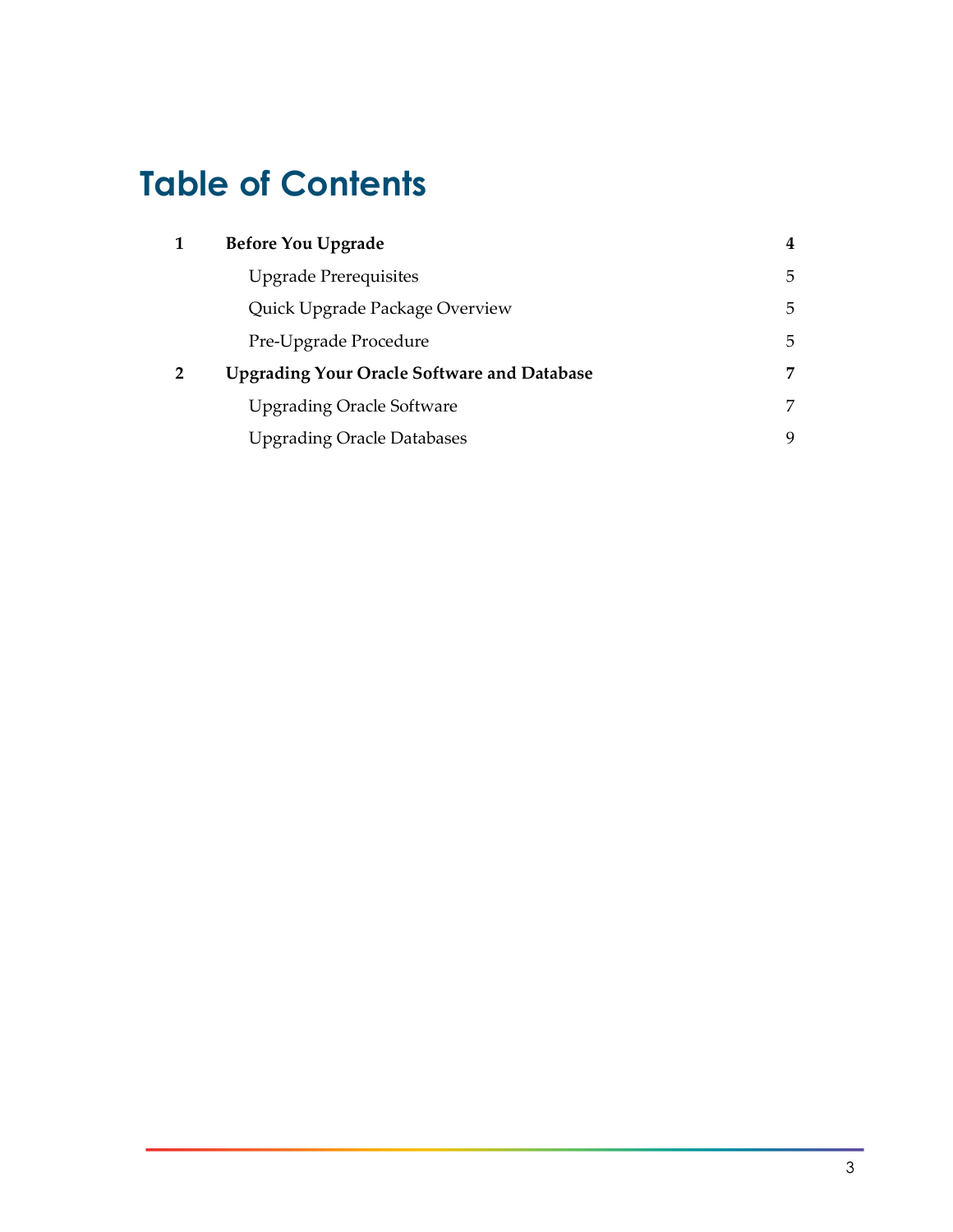# **1**

## <span id="page-3-0"></span>**Before You Upgrade**

Make sure the application is stopped. Call the Hub if necessary.

For productions that use the Veritas cluster:

- **1** Freeze the cluster:
	- **a** As the root user, get the cluster name:

hagrp –list

For example:

| # hagrp -list           |      |  |  |  |
|-------------------------|------|--|--|--|
| ClusterService          | db01 |  |  |  |
| ClusterService          | db02 |  |  |  |
| Group Alma Prod DB NA03 | db01 |  |  |  |
| Group Alma Prod DB NA03 | db0  |  |  |  |

**b** Freeze it:

hagrp –freeze <NAME>

For example:

# hagrp -freeze Group\_Alma\_Prod\_DB\_NA03

**2** Shutdown the DB and ask CPG to make a cold backup snapshot of the DB

This section lists the prerequisites for upgrading, provides an overview of the quick upgrade package, and describes the pre-upgrade procedures that you should perform.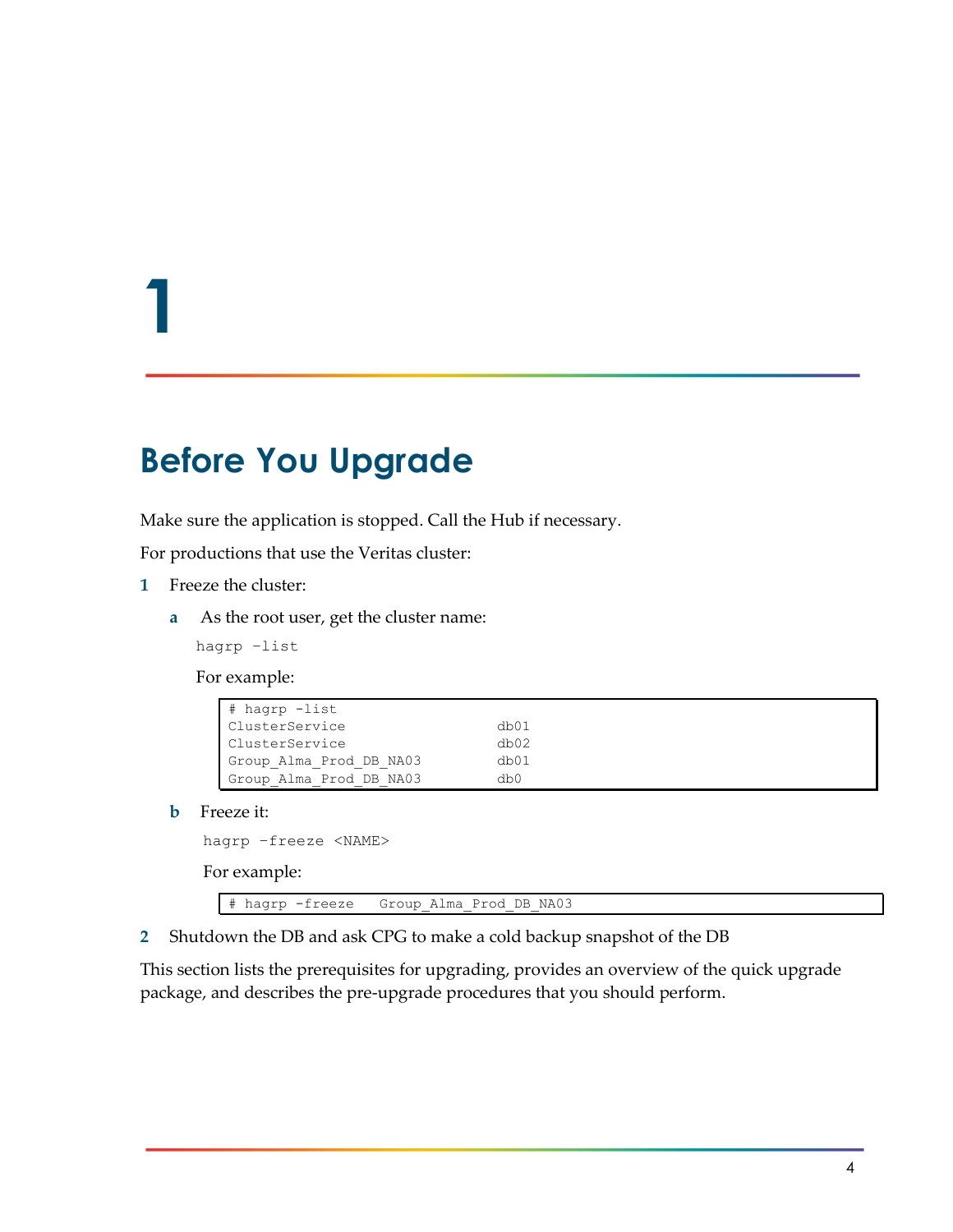## <span id="page-4-0"></span>**Upgrade Prerequisites**

The upgrade of your Oracle software and databases must be performed by a local DBA only.

Before starting an upgrade, a full backup of all Oracle 11 software and databases is absolutely necessary.

For information as to whether the application and application version with which you are working supports Oracle 11g2, refer to the documentation for your application.

## <span id="page-4-1"></span>**Quick Upgrade Package Overview**

<span id="page-4-2"></span>The package contains Oracle 11.2 software and has been pre-built by Ex Libris.

## **Pre-Upgrade Procedure**

Before you upgrade, you must perform the following procedure.

- **1** Log on to the Oracle server as an Oracle user (typically oracle).
- **2** Use the following command to determine which operating system is installed on the Oracle server:

uname

Note that the upgrade packages on the Ex Libris FTP server ([ftp.exlibris.co.il](ftp://ftp.exlibris.co.il/)) are compatible with the Linux, Sun Solaris, and AIX operating systems.

- **3** Download the appropriate upgrade package from the /oracle/12.1.0.2/<platform>/quick directory on the Ex Libris FTP server.
- **4** Place the upgrade package in a temporary directory, such as /exlibris/ftp\_from\_exlibris.
- **5** Extract the package using the following:
	- $\blacksquare$  the tar utility, if your Oracle server is running on a Linux platform
	- the gnu tar utility, if your Oracle server is running on a Sun Solaris platform
	- **the gnu** tar aix utility, if your Oracle server is running on an AIX platform

For detailed instructions on using these utilities, see step [10](#page-7-0) i[n Upgrading Oracle Software.](#page-6-1)

The tar utility is available with your operating system installation. The gnu tar and gnu tar aix utilities are available on the FTP server, along with the Oracle packages.

If you are working with the gnu tar aix utility, you must rename it to gnu tar after downloading it. If you are working with either gnu\_tar utility, you must change permissions after downloading the utility. To do so, use the following commands: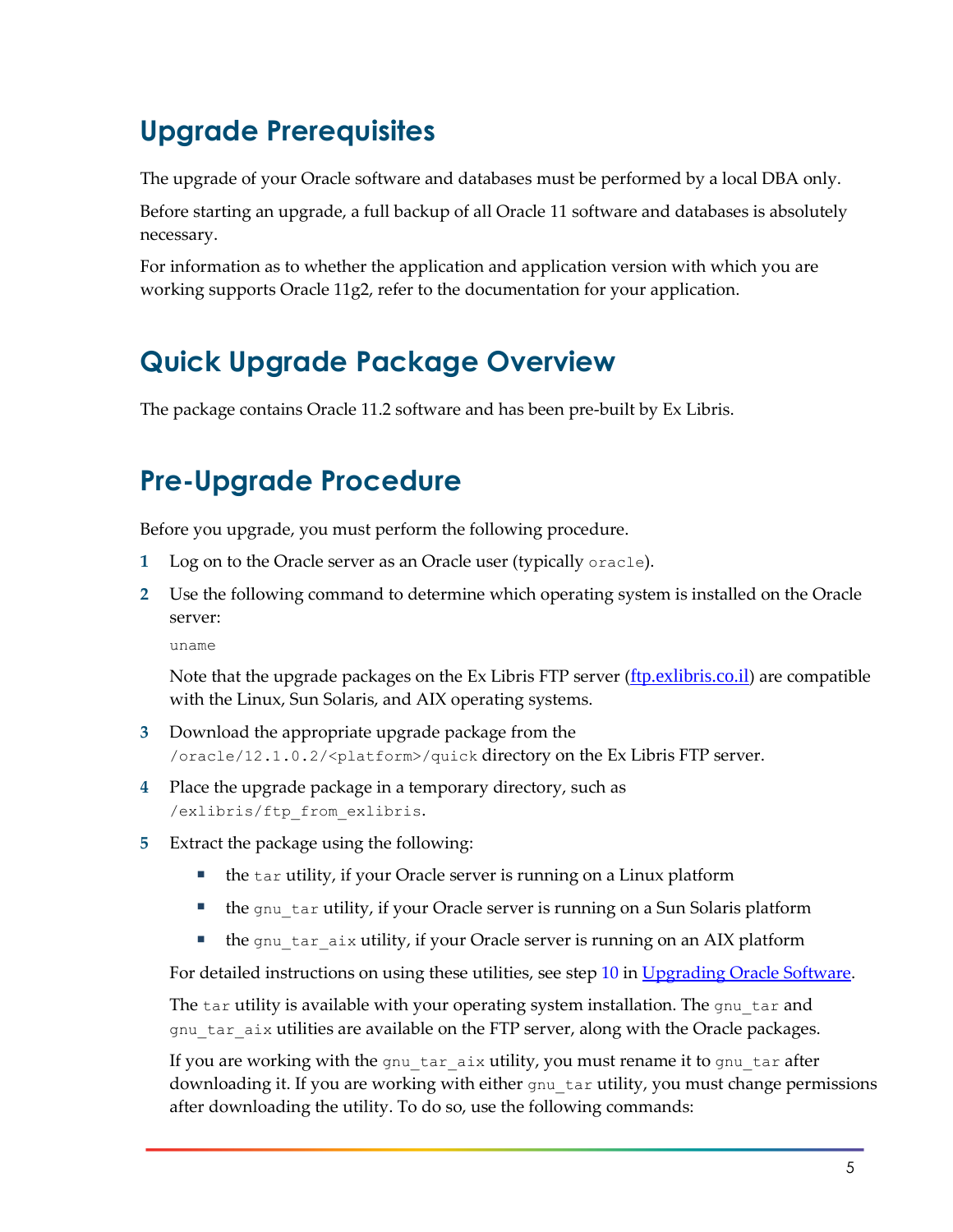```
cd /exlibris/ftp_from_exlibris
chmod +x gnu_tar*
```
Note: Make sure that the oraInst.loc file resides on the Oracle server – in the /var/opt/oracle directory on a Sun Solaris OS and in the /etc directory on a Linux OS. The contents of the oraInst.loc file are as follows:

inventory\_loc=/exlibris/app/oracle/product/12r1/oraInventory inst\_group=dba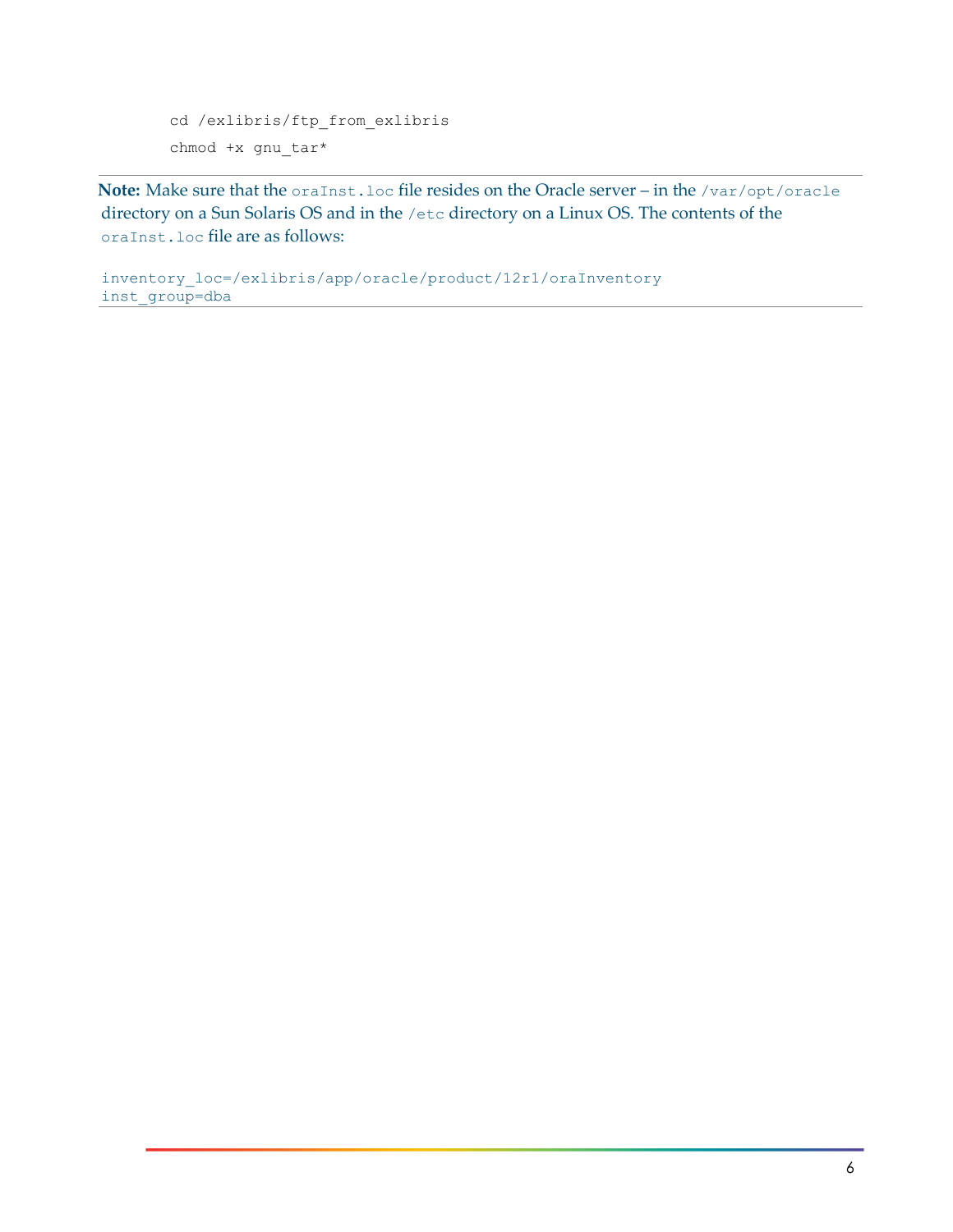## <span id="page-6-0"></span>**Upgrading Your Oracle Software and Database**

This section describes how to upgrade your Oracle software, as well as each database associated with Oracle 12.

### <span id="page-6-1"></span>**Upgrading Oracle Software**

The upgrade instructions below relate to a standard Oracle installation in the /exlibris/app/oracle/product/12r1 directory. These instructions are relevant for customers using the quick upgrade package, according to Ex Libris recommendations.

#### **To upgrade your Oracle software:**

- **1** Log on to the Oracle server as an application user (for example, Aleph, Rosetta).
- **2** Shut down the Ex Libris applications associated with Oracle 12.
- **3** Log on again to the Oracle server as an Oracle user (typically oracle).
- **4** Stop the Oracle listener:

lsnrctl stop

**5** Stop EM dbconsole, if active: setenv ORACLE UNQNAME \$ORACLE SID emctl stop dbconsole

(If an error is received, then EM is probably not configured).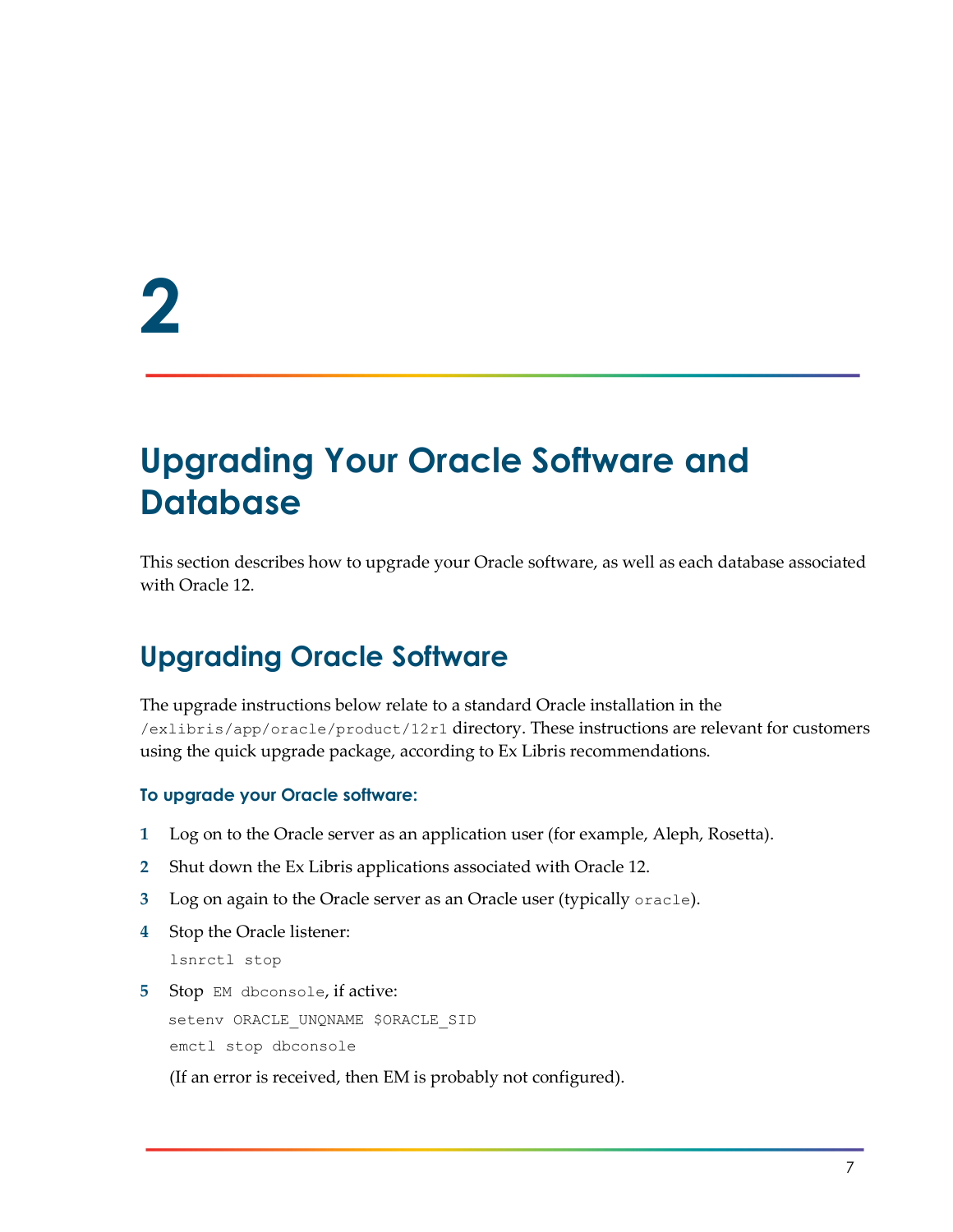**6** Check for invalid DB objects that may exist before the upgrade:

```
sqlplus /nolog
SQL> CONNECT / AS SYSDBA
SQL> set pause off
SQL> spool /tmp/before_upg_invld_objs.log
SQL> col owner form a20
col object_name form a40
col object_type form a30
select owner, object name, object type from all objects where status <>
'VALID' ;
SQL> spool off
SQL> exit
```
- **7** Shut down all Oracle 11 databases.
- **8** Back up the existing database and listener configurations:

```
cd $ORACLE_HOME 
tar -cf ./../conf12r1.tar ./dbs ./network/admin/listener* 
./network/admin/tnsnames* ./.ssh
```
**9** Back up the current Oracle software located in the /exlibris/app/oracle/product/12r1 directory and remove or rename it:

```
cd $ORACLE_HOME/..
```
mv 12r1 12r1\_old

<span id="page-7-0"></span>**10** Extract the Oracle 11.2.0.3 quick upgrade package from the temporary directory in which you placed it to the /exlibris/app/oracle/product directory:

cd /exlibris/app/oracle/product

■ For Sun Solaris x-86 platforms:

```
cat /exlibris/<ftp_from_exlibris>/ora12.1.0.2_solaris_x86.tar.gz_* |
gnu_tar 
-xzvf –
```
For Sun Solaris Sparc platforms:

```
cat /exlibris/<ftp_from_exlibris>/ora12.1.0.2_solaris.tar.gz_* | gnu_tar
-xzvf =
```
■ For Linux platforms:

```
cat /exlibris/<ftp_from_exlibris>/ ora12.1.0.2_linux64.tar.gz_*| tar -
xzvf –
```
**11** Restore the original configuration of the databases and listener:

```
cd $ORACLE_HOME
tar -xf ./../conf12r1.tar
```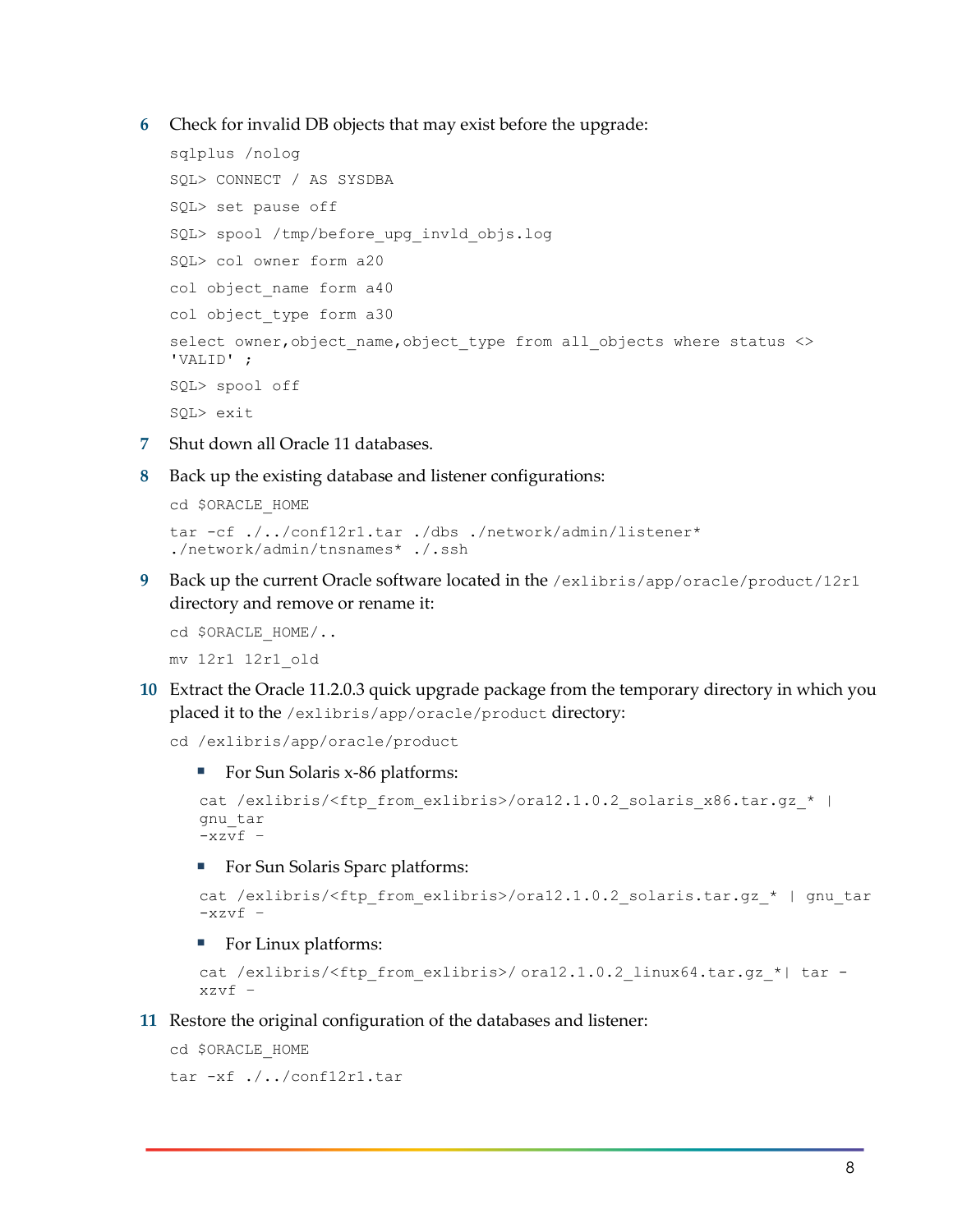- **12** Open the .cshrc file under \$ORACLE\_HOME and change the ORACLE\_SID environment variable to the appropriate variable.
- **13** Make sure ORACLE\_HOME is owned by oracle:dba, and change permissions for the Oracle binary files:

If \$ORACLE\_HOME directory and sub-directories/files are not owned by oracle:dba, change it:

```
As oracle issue:
chown oracle:dba
as root:
cd /exlibris/app/oracle/product/12r1
./root.sh
chmod +s $ORACLE_HOME/bin/oracle
cd $ORACLE_HOME
find . -type d | xargs chmod +x
On a Linux server:
find . -print0 | xargs -0 chmod o+r
On AIX and Solaris servers:
find . | sed 's/.*/"`'''/' | xargs chmod +r
```
#### <span id="page-8-0"></span>**Upgrading Oracle Databases**

The following procedure should be performed for each database associated with Oracle 11.

#### **To upgrade your Oracle databases:**

- **1** Log on to the Oracle server as an Oracle user (typically oracle).
- **2** Start the Oracle Net listener:

lsnrctl start

**3** For each database instance running on the Oracle home being patched, connect to the database using SQL\*Plus. Connect as SYSDBA and run the following:

```
4 cd $ORACLE_HOME/OPatch
   sqlplus /nolog 
   SQL> CONNECT / AS SYSDBA 
      SQL>set pause off
     SQL> startup upgrade 
     SQL> quit
      ./datapatch –verbose
```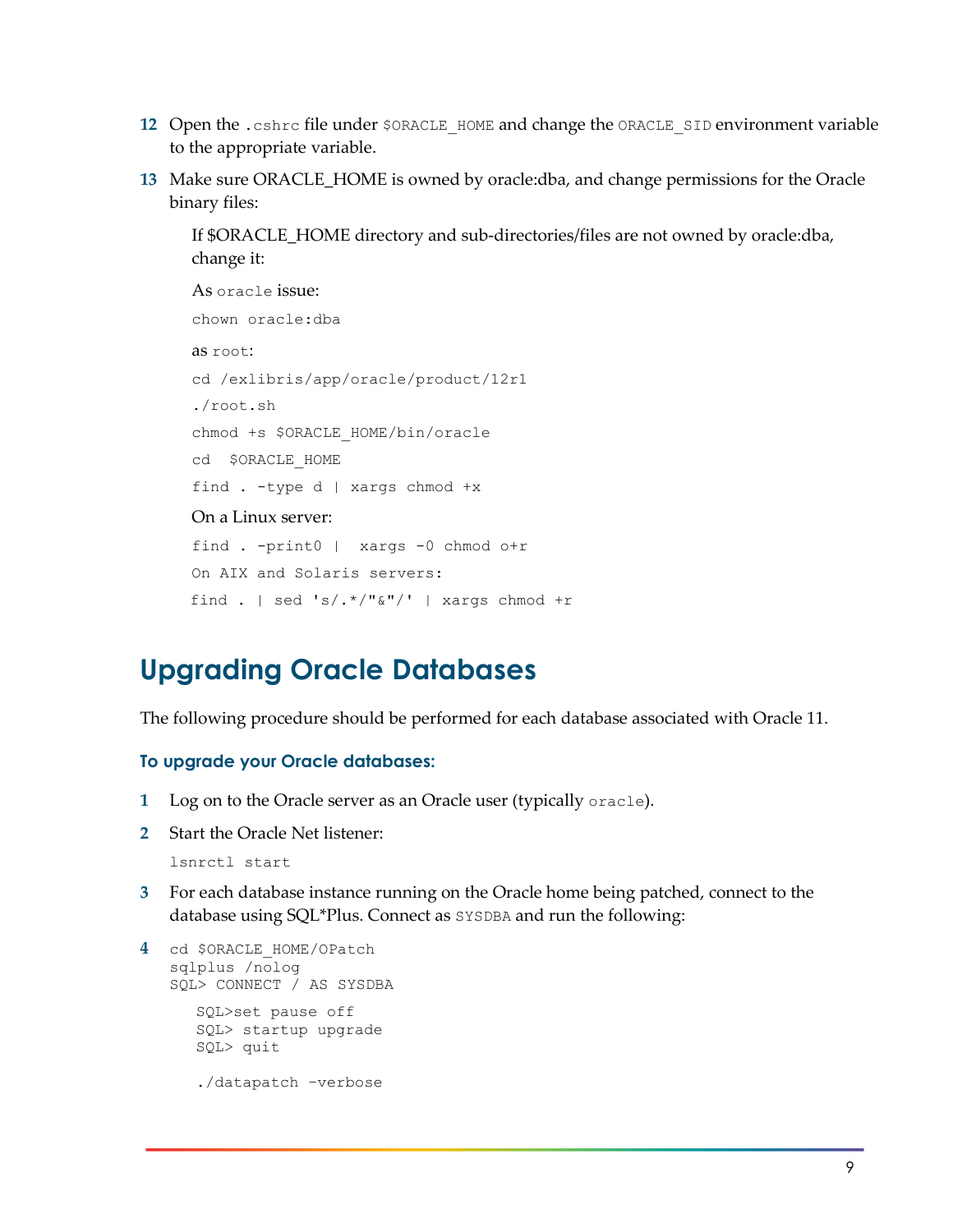```
sqlplus /nolog 
SQL> CONNECT / AS SYSDBA 
SQL> shutdown 
SQL> startup
```
#### **5** Check the following log files for any errors:

```
 /exlibris/app/oracle/cfgtoollogs/sqlpatch/22674709/
22674709_apply_<SID>_< TIMESTAMP >.log
```
 /exlibris/app/oracle/cfgtoollogs/sqlpatch/22291127/19694308/2229112 7\_apply\_ SID>\_< TIMESTAMP >.log

where TIMESTAMP is in the following format: YYYYMMMDD\_HH\_MM\_SS.

#### **6** Run the utlrp.sql script as follows:

```
cd $ORACLE_HOME/rdbms/admin
sqlplus /nolog
SQL> CONNECT / AS SYSDBA
SQL> set pause off
SQL> @utlrp.sql
```
**7** Check if any Invalid objects still exist using the command:

```
SQL> select owner, object name, object type from all objects where status <>
'VALID' ;
```
**8** Manually recompile any invalid objects. For example:

SQL> alter <object type> owner.<object name> compile;

**Note:** Those objects that were found to be in status INVALID before the upgrade, may not compile successfully after the upgrade, as well.

**9** As the root user, run the root.sh script:

```
cd /exlibris/app/oracle/product/12r1
./root.sh
```
**10** Assure that PSU was applied for the DB:

col DESCRIPTION form a40

col status form a20

col action time form a40

select patch\_id,action\_time,description

from sys.registry\$sqlpatch;

The result should contain (with your current date) the following:

PATCH\_ID ACTION\_TIME DESCRIPTION -------- ---------------------------- ---------------------------------